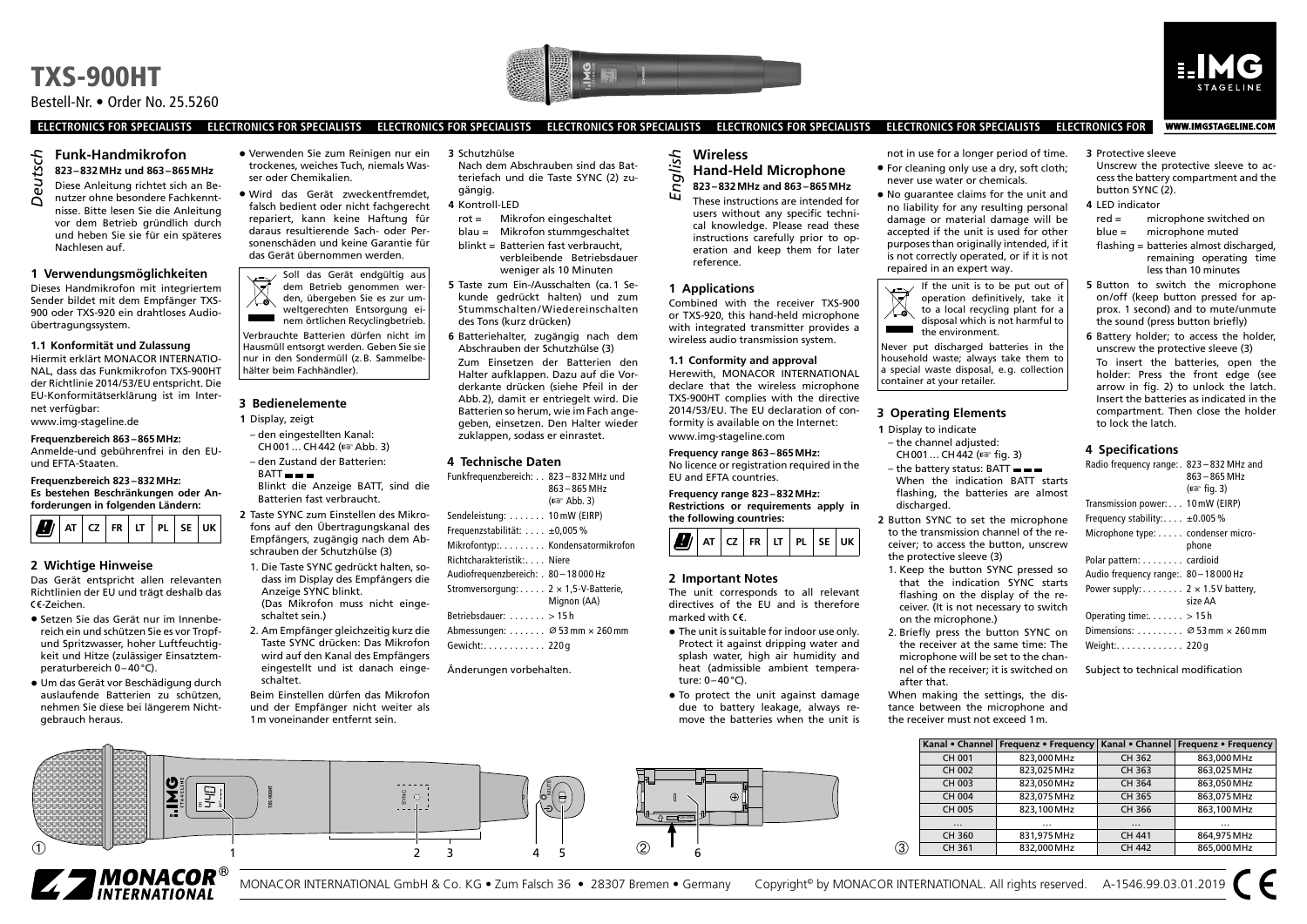





WWW.IMGSTAGELINE.COM

**ELECTRONICS FOR SPECIALISTS ELECTRONICS FOR SPECIALISTS ELECTRONICS FOR SPECIALISTS ELECTRONICS FOR SPECIALISTS ELECTRONICS FOR SPECIALISTS ELECTRONICS FOR SPECIALISTS ELECTRONICS FOR**

### **Microphone main sans fil 823–832MHz et 863–865MHz**

Cette notice s'adresse aux utilisateurs sans connaissances techniques spécifiques. Veuillez lire la notice avec attention avant le fonctionnement et conservez-la pour pouvoir vous y reporter ultérieurement. *Français*

#### **1 Possibilités d'utilisation**

Ce microphone main avec émetteur intégré constitue, avec le récepteur TXS-900 ou TXS-920, un système de transmission audio sans fil.

#### **1.1 Conformité et déclaration**

Par la présente, MONACOR INTERNATIO-NAL déclare que le microphone sans fil TXS-900HT se trouve en conformité avec la directive 2014/53/UE. La déclaration de conformité UE est disponible sur Internet ([www.img-stageline.com\)](http://www.img-stageline.com).

**Plage de fréquence 863–865MHz :** Pas de déclaration ni de taxe dans les pays de l'Union européenne et les pays de l'A.E.L.E.

**Plage de fréquence 823–832MHz : ll existe des limitations ou exigences d'utilisation dans les pays suivants :**



# **2 Conseils importants**

L'appareil répond à toutes les directives nécessaires de l'Union européenne et porte donc le symbole CE.

- L'appareil n'est conçu que pour une utilisation en intérieur. Protégez-le de tout type de projections d'eau, des éclaboussures, d'une humidité de l'air élevée et de la chaleur (plage de température de fonctionnement autorisée : 0–40°C).
- En cas de non utilisation prolongée, retirez les batteries ; elles pourraient

**CH BATT**

couler et endommager l'appareil.

• Pour le nettoyage, utilisez uniquement un chiffon sec et doux, en aucun cas de produits chimiques ou d'eau.

• Nous déclinons toute responsabilité en cas de dommages matériels ou corporels si l'appareil est utilisé dans un but autre que celui pour lequel il a été conçu, s'il n'est pas correctement utilisé ou s'il n'est pas réparé par un technicien habilité ; en outre, la garantie deviendrait caduque.

Lorsque l'appareil est définitive- $\bigotimes$ ment retiré du service, vous devez le déposer dans une usine de recyclage de proximité pour contribuer à son élimination non polluante.

Ne jetez pas les batteries usagées dans la poubelle domestique. Déposez-les dans un container spécifique ou ramenez-les chez votre détaillant.



#### **3 Eléments**

**TXS-900HT**

- **1** Affichage, indique
- le canal réglé : CH001… CH442 (☞ schéma 3) – l'état des batteries : BATT
- Si l'indication BATT clignote, les batteries sont presque déchargées.
- **2** Touche SYNC pour régler le microphone sur le canal de transmission du récepteur, accessible en dévissant le cache de protection (3)
- 1. Maintenez la touche SYNC enfoncée pour que l'indication SYNC clignote sur l'affichage du récepteur. (Le microphone n'a pas besoin d'être allumé.)
- 2. Sur le récepteur, appuyez simultanément et brièvement sur la touche

① 1  $\frac{1}{2}$  3 4 5 2

 $\frac{9}{2}$   $\circ$   $\frac{1}{2}$ 

1 2 3 4 5 6

SYNC : le microphone est réglé sur le canal du récepteur et est allumé. Pour effectuer les réglages, le microphone et le récepteur ne doivent pas être éloignés de plus de 1m l'un de l'autre.

- **3** Cache de protection : Une fois le cache dévissé, le compartiment batterie et la touche SYNC (2) sont accessibles.
- **4** LED de contrôle rouge = microphone allumé  $bleu = son du micro couple$ clignote = les batteries sont presque

déchargées, durée de fonctionnement restante inférieure à 10 minutes

- **5** Touche pour allumer/éteindre (maintenez la touche enfoncée 1 seconde environ) et pour activer/désactiver la coupure du son (enfoncez la touche brièvement)
- **6** Support batterie, accessible en dévissant le cache de protection (3) Pour insérer les batteries, ouvrez le support. Appuyez sur l'arête avant (voir flèche sur le schéma 2) pour qu'il se déverrouille. Insérez les batteries comme indiqué dans le compartiment. Fermez le support jusqu'à ce qu'il s'enclenche.

### **4 Caractéristiques techniques**

| Plage de fréquence radio : 823 - 832 MHz et              | $863 - 865$ MHz<br>(ror schéma 3) |
|----------------------------------------------------------|-----------------------------------|
| Puissance émission : 10 mW (EIRP)                        |                                   |
| Stabilité fréquence : ±0,005 %                           |                                   |
| Type micro: à condensateur                               |                                   |
| Directivité : cardioïde                                  |                                   |
| Plage de fréquence audio: 80-18000 Hz                    |                                   |
| Alimentation : 2 x batterie 1.5V                         | de type R6                        |
| Durée fonctionnement : > 15 h                            |                                   |
| Dimensions, poids : $\varnothing$ 53 mm $\times$ 260 mm, | 220 a                             |
| Tout droit de modification réservé.                      |                                   |

 $\frac{1}{\sqrt{2}}$ 

# **Radiomicrofono a mano 823–832MHz e 863–865MHz**

Queste istruzioni sono rivolte all'utente senza conoscenze tecniche specifiche. Vi preghiamo di leggerle attentamente prima della messa in funzione e di conservarle per un uso futuro. *Italiano*

#### **1 Possibilità d'impiego** Questo microfono con trasmettitore

integrato, in combinazione con il ricevitore TXS-900 o TXS-920, costituisce un sistema wireless di trasmissione audio.

#### **1.1 Conformità e omologazione**

La MONACOR INTERNATIONAL dichiara che il radiomicrofono TXS-900HT è conforme alla direttiva 2014 /53/UE. La dichiarazione di conformità UE è disponibile in Internet:

[www.img-stageline.com](http://www.img-stageline.com) **Gamma di frequenze 863–865MHz:** Non richiede né registrazione né pagamento di tasse negli stati dell'UE e del-

**Gamma di frequenze 823–832MHz: Esistono restrizioni o requisiti nei se-**

# **2 Avvertenze importanti**

# Quest'apparecchio è conforme a tutte

le direttive rilevanti dell'UE e pertanto porta la sigla  $\zeta \zeta$ .

- Usare l'apparecchio solo all'interno di locali e proteggerlo dall'acqua gocciolante e dagli spruzzi d'acqua, da alta umidità dell'aria e dal calore (temperatura d'impiego ammessa fra 0 e 40°C).
- Per proteggere l'apparecchio dalle batterie che perdono conviene toglierle in caso di mancato uso prolungato.
- Per la pulizia usare solo un panno morbido, asciutto; non impiegare in nessun caso acqua o prodotti chimici.
- Nel caso d'uso improprio, d'impiego scorretto o di riparazione non a regola d'arte dell'apparecchio, non si assume nessuna responsabilità per eventuali danni consequenziali a persone o a cose e non si assume nessuna garanzia per l'apparecchio.



Non gettare le batterie scariche nelle immondizie di casa bensì negli appositi contenitori (p.es. presso il vostro rivenditore).

#### **3 Elementi di comando**

- **1** Display, indica – il canale impostato: CH001… CH442 (☞ fig. 3)
- lo stato delle batterie: BATT Se l'indicazione BATT lampeggia, significa che le batterie sono quasi scariche.
- **2** Tasto SYNC per impostare sul microfono il canale di trasmissione del ricevitore, accessibile dopo aver svitato la boccola protettiva (3)
- 1. Tener premuto il tasto SYNC: sul display del ricevitore lampeggia l'indicazione SYNC. (Non è necessario che il microfono sia acceso.)
- 2. Sul ricevitore premere nello stesso tempo brevemente il tasto SYNC: Sul microfono viene impostato il canale del ricevitore e il microfono rimane acceso. Durante questa regolazione, la di-

stanza fra il microfono e il ricevitore non deve essere superiore a 1m.

**3** Boccola protettiva

- Dopo averla svitata, il vano batterie e il tasto SYNC (2) sono accessibili. **4** LED di controllo
- rosso = microfono attivato

 $blu = microfono$  messo in muto

- lampeggia = batterie quasi scariche, durata residua meno di 10 minuti
- **5** Tasto per attivare /disattivare (tener premuto per 1 sec ca.) e per mettere in muto /riattivare l'audio (premere brevemente)
- **6** Supporto batterie, accessibile dopo aver svitato la boccola protettiva (3) Per inserire le batterie aprire il supporto; esercitare una pressione sullo spigolo anteriore (vedi la freccia in fig. 2) per sbloccarlo. Inserire le batterie come indicato nel vano batterie. Richiudere il supporto fino allo scatto.

#### **4 Dati tecnici** Gamma di

| \14!!!!!!d \!!                                              |              |
|-------------------------------------------------------------|--------------|
| radiofrequenze:. 823 - 832 MHz e                            | 863-865 MHz  |
|                                                             | (∎se fig. 3) |
| Potenza di trasmissione: 10 mW (EIRP)                       |              |
| Stabilità di frequenza: . ±0,005 %                          |              |
| Tipo microfono: microfono a conden-                         | satore       |
| Caratteristica                                              |              |
| direzionale: cardioide                                      |              |
| Gamma di                                                    |              |
| frequenze audio:. 80 - 18 000 Hz                            |              |
| Alimentazione: 2 x batteria 1.5V.                           | stilo (AA)   |
| Durata: > 15h                                               |              |
| Dimensioni: $\dots$ , , $\varnothing$ 53 mm $\times$ 260 mm |              |
| Peso:. 220 g                                                |              |
|                                                             |              |

Con riserva di modifiche tecniche

|   |        | Canal • Canale   Fréquence • Frequenza |          | Canal • Canale Fréquence • Frequenza |
|---|--------|----------------------------------------|----------|--------------------------------------|
|   | CH 001 | 823.000 MHz                            | CH 362   | 863,000 MHz                          |
|   | CH 002 | 823.025 MHz                            | CH 363   | 863.025 MHz                          |
|   | CH 003 | 823.050 MHz                            | CH 364   | 863.050 MHz                          |
|   | CH 004 | 823.075 MHz                            | CH 365   | 863.075 MHz                          |
|   | CH 005 | 823.100 MHz                            | CH 366   | 863,100 MHz                          |
|   | 1.1.1  | $\cdots$                               | $\cdots$ | $\cdots$                             |
|   | CH 360 | 831.975 MHz                            | CH 441   | 864.975 MHz                          |
| 3 | CH 361 | 832.000 MHz                            | CH 442   | 865,000 MHz                          |



MONACOR INTERNATIONAL GmbH & Co. KG • Zum Falsch 36 • 28307 Bremen • Germany Copyright® by MONACOR INTERNATIONAL. All rights reserved. A-1546.99.03.01.2019

PUSH OPEN



**guenti stati:**

l'EFTA.

**AT CZ FR LT PL SE UK**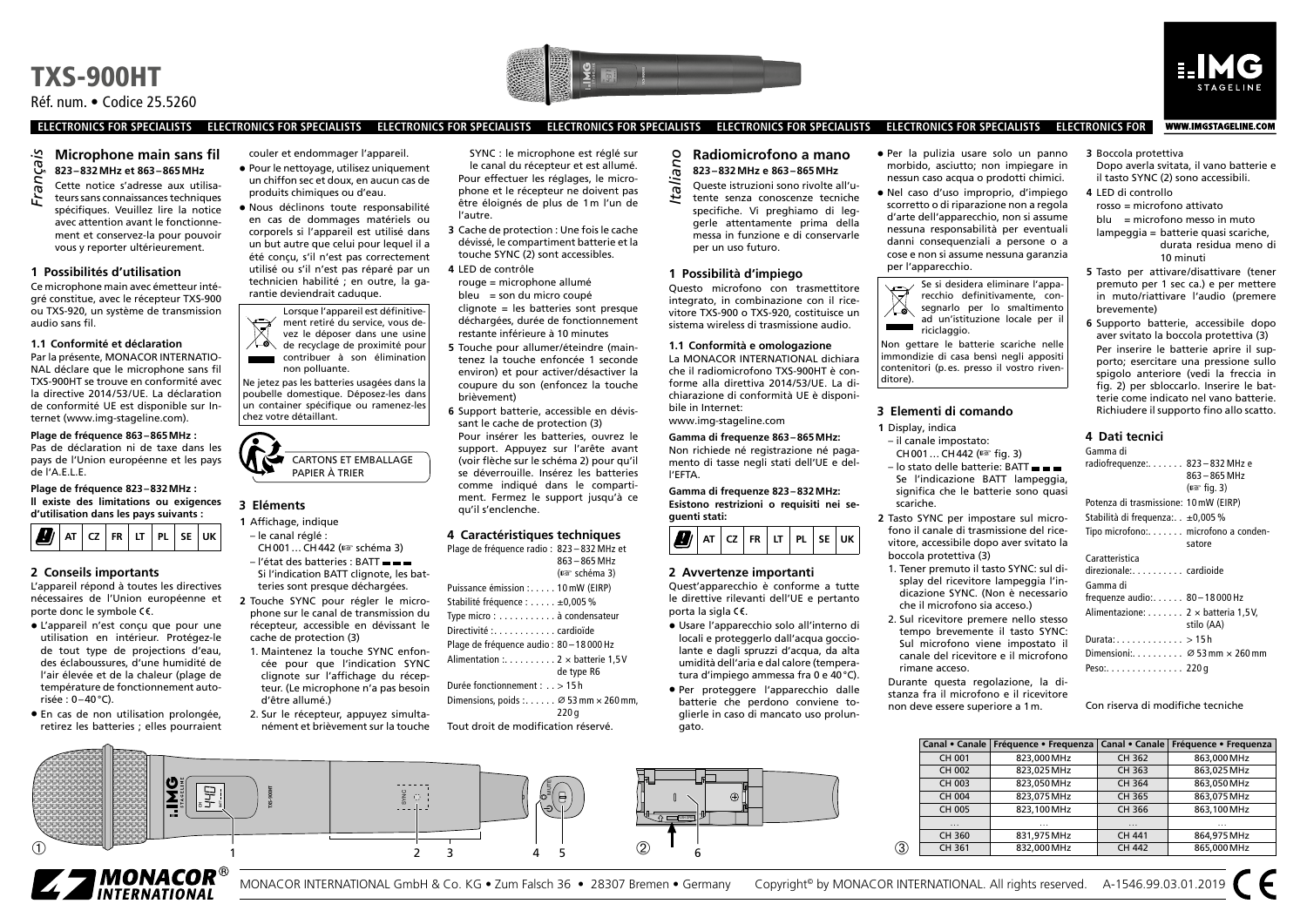



WWW.IMGSTAGELINE.COM

**ELECTRONICS FOR SPECIALISTS ELECTRONICS FOR SPECIALISTS ELECTRONICS FOR SPECIALISTS ELECTRONICS FOR SPECIALISTS ELECTRONICS FOR SPECIALISTS ELECTRONICS FOR SPECIALISTS ELECTRONICS FOR**

# **Micrófono de Mano Inalámbrico** *Español*

**823–832MHz y 863–865MHz** Estas instrucciones van dirigidas a usuarios sin ningún conocimiento técnico específico. Lea atentamente estas instrucciones antes de utilizar el aparato y guárdelas para usos posteriores.

#### **1 Aplicaciones**

En combinación con el receptor TXS-900 o TXS-920, este micrófono de mano con emisor integrado crea un sistema de transmisión de audio inalámbrico.

#### **1.1 Conformidad y aprobación**

Por la presente, MONACOR INTERNATIO-NAL declara que el micrófono inalámbrico TXS-900HT cumple con la directiva 2014/53/UE. La declaración de conformidad de la UE está disponible en Internet: [www.img-stageline.com](http://www.img-stageline.com)

**Rango de frecuencias 863–865MHz:** No requiere ninguna licencia ni registro en la UE y en los países de la AELC.

#### **Rango de frecuencias 823–832MHz: Se aplican restricciones o requisitos en los siguientes países:**



#### **2 Notas Importantes**

El aparato cumple con todas las directivas relevantes de la UE y por lo tanto está marcado con el símbolo CE.

- El aparato está adecuado sólo para utilizarlo en interiores. Protéjalo de goteos y salpicaduras, elevada humedad del aire y calor (temperatura ambiente admisible: 0–40ºC).
- Para prevenir daños en el aparato por del derrame de una batería, extraiga siempre las baterías cuando no se vaya

a utilizar el aparato durante un largo periodo de tiempo.

- Utilice sólo un paño suave y seco para la limpieza; no utilice nunca ni agua ni productos químicos.
- No podrá reclamarse garantía o responsabilidad alguna por cualquier daño personal o material resultante si el aparato se utiliza para otros fines diferentes a los originalmente concebidos, si no se utiliza adecuadamente o no se repara por expertos.

Si va a poner el aparato defi- $\forall$ nitivamente fuera de servicio, llévelo a la planta de reciclaje ⋌⋋ más cercana para que su eliminación no sea perjudicial para el مست medioambiente.

No deposite nunca las baterías gastadas en el contenedor normal; llévelas a un contenedor especial, p.ej. al contenedor de su vendedor.

#### **3 Elementos de Funcionamiento**

- **1** Visualizador para indicar – El canal ajustado:
- CH001… CH442 (☞ fig. 3) – El estado de las baterías: BATT
- Cuando la indicación BATT empieza a parpadear, las baterías están casi descargadas.
- **2** Botón SYNC para ajustar el micrófono en el canal de transmisión del receptor; para acceder al botón, desenrosque la funda de protección (3)
- 1. Mantenga pulsado el botón SYNC hasta que la indicación SYNC empiece a parpadear en el visualizador del receptor. (No es necesario conectar el micrófono.)
- 2. Pulse brevemente el botón SYNC del receptor al mismo tiempo: El micrófono se ajustará en el canal del receptor; después de esto quedará conectado.

 $\frac{1}{2}$   $\frac{1}{2}$   $\frac{1}{2}$   $\frac{1}{2}$   $\frac{1}{2}$   $\frac{1}{2}$   $\frac{1}{2}$   $\frac{1}{2}$   $\frac{1}{2}$   $\frac{1}{2}$   $\frac{1}{2}$   $\frac{1}{2}$   $\frac{1}{2}$   $\frac{1}{2}$   $\frac{1}{2}$   $\frac{1}{2}$   $\frac{1}{2}$   $\frac{1}{2}$   $\frac{1}{2}$   $\frac{1}{2}$   $\frac{1}{2}$   $\frac{1}{2}$ 

**TXS-900HT**

Cuando haga los ajustes, la distancia entre el micrófono y el receptor no puede exceder 1m.

- **3** Funda de protección
- Desenrosque la funda de protección para acceder al compartimento de la batería y al botón SYNC (2).
- **4** Indicador LED
- Rojo = Micrófono conectado Azul = Micrófono silenciado
- Parpadeante = Baterías casi descargadas, tiempo restante inferior a 10 minutos
- **5** Botón para activar /desactivar el micrófono (mantenga pulsado el botón durante 1 segundo aprox.) y para activar /desactivar la función de silencio (pulse el botón brevemente)
- **6** Soporte de la batería; para acceder al soporte, desenrosque la funda de protección (3)

Para insertar las baterías, abra el soporte: Pulse el borde frontal (ver flecha de la fig. 2) para desbloquear el cierre. Inserte las baterías en el compartimento como se indica. Luego cierre el soporte para bloquear el cierre.

#### **4 Especificaciones**

Rango de frecuencias de radio: . . . . . . . . . 823 – 832 MHz y

 $863 - 865$  MHz ( $\sqrt{8}$  fig. 3) Potencia de

- transmisión: . . . . . . 10 mW (EIRP) Estabilidad de
- frecuencia:  $\dots \dots \pm 0,005$  %
- Tipo de micrófono: � Micrófono condensador Patrón polar:...... Cardioide
- Rango de frecuencias

1 2 3 4 5 (2) 6

- de audio: ........ 80-18 000 Hz
- Alimentación: . . . . . 2 × batería de 1.5 V tipo AA
- Tiempo de func.: $\ldots$  > 15 h Dimensiones, peso:  $\varnothing$  53 mm  $\times$  260 mm, 220 g
- Sujeto a modificaciones técnicas.

#### **Bezprzewodowy mikrofon doręczny 823–832MHz oraz 863–865MHz** *Polski*

Niniejsza instrukcja przeznaczona jest dla użytkowników nie posiadających wiedzy technicznej. Przed rozpoczęciem użytkowania proszę zapoznać się z instrukcją, a następnie zachować ją do wglądu.

#### **1 Zastosowanie**

Niniejszy mikrofon doręczny z nadajnikiem służy do tworzenia zestawów bezprzewodowych wraz z odbiornikami TXS-900 lub TXS-920.

#### **1.1 Zgodności i zezwolenia**

MONACOR INTERNATIONAL deklaruje niniejszym, że bezprzewodowy mikrofon TXS-900HT spełnia wszystkie wymagania normy 2014/53/UE. Deklaracja zgodności dostępna jest na stronie: [www.img-stageline.com](http://www.img-stageline.com)

**Częstotliwości pracy 863–865MHz:** Nie wymaga licencji ani rejestracji w krajach należących do EU oraz EFTA.

**Częstotliwości pracy 823–832MHz: Ograniczenia lub dodatkowe wymagania obowiązują w następujących krajach:**



#### **2 Środki bezpieczeństwa**

Urządzenie spełnia wszystkie wymagania norm UE, dzięki czemu zostało oznaczone symbolem  $\epsilon$ .

- Mikrofon przeznaczony jest tylko do użytku wewnątrz pomieszczeń; należy chronić go przed działaniem wody, dużą wilgotnością oraz wysoką temperaturą (dopuszczalny zakres wynosi  $0-40$  °C).
- Jeżeli mikrofon nie będzie przez dłuższy czas używany, należy wyjąć z niego

baterie, aby zapobiec uszkodzeniu urządzenia na skutek wylania baterii.

- Do czyszczenia urządzenia należy używać suchej, miękkiej tkaniny. Nie stosować wody ani środków chemicznych.
- Producent ani dostawca nie ponoszą odpowiedzialności za wynikłe szkody, uszkodzenie sprzętu lub obrażenia użytkownika, jeśli urządzenie było używane niezgodnie z ich przeznaczeniem, nieprawidłowo podłączone lub obsługiwane bądź poddane nieautoryzowanej naprawie.



Zużyte baterie należy wyrzucać do specjalnie oznaczonych pojemników, nie do zwykłych koszy na śmieci.

# **3 Elementy operacyjne**

- **1** Wyświetlacz
- ustawiony kanał: CH001… CH442 (☞ rys. 3) – stan baterii: BATT
- Jeżeli wskazanie BATT zaczyna migać, baterie są niemal wyczerpane.
- **2** Przycisk SYNC do ustawiania mikrofonu na ten sam kanał, który został ustawiony na odbiorniku; aby uzyskać dostęp do przycisku należy odkręcić pokrywę (3)
- 1. Przytrzymać wciśnięty przycisk SYNC, aż na wyświetlaczu odbiornika zacznie migać wskazanie SYNC. (Nie ma konieczności włączania mikrofonu.)
- 2. Równocześnie, wcisnąć na krótko przycisk SYNC na odbiorniku: mi-

krofon zostanie dostrojony na kanał odbiornika po czym włączy się.

Przy dokonywaniu tych ustawień, odległość między odbiornikiem a mikrofonem nie może przekraczać 1m.

- **3** Pokrywa ochronna Odkręcić pokrywę aby uzyskać dostęp do komory bateryjnej oraz przycisku SYNC (2).
- **4** Wskaźnik diodowy czerwony = mikrofon włączony niebieski = mikrofon wyciszony miga = baterie niemal wyczerpane,
	- pozostały czas pracy poniżej 10 minut
- **5** Przycisk do włączania i wyłączania mikrofonu (wcisnąć przycisk na około 1 sekundę) oraz do wyciszania (wcisnąć przycisk na krótko)
- **6** Komora bateryjna; aby uzyskać do niej dostęp, odkręcić pokrywę (3) Otworzyć komorę, aby włożyć baterie: Wcisnąć zaczep (w miejscu oznaczonym strzałką na rys. 2) w celu odblokowania. Włożyć baterie zgodnie z pokazaną polaryzacją, następnie zamknąć komorę.

#### **4 Specyfikacja**

| Częstotliwości pracy:  823-832 MHz oraz                          |                      |
|------------------------------------------------------------------|----------------------|
|                                                                  | $863 - 865$ MHz      |
|                                                                  | $(x \otimes rys. 3)$ |
| Moc nadajnika: 10 mW (EIRP)                                      |                      |
| Stabilność częstotliwości: . ±0,005 %                            |                      |
| Typ mikrofonu: pojemnościowy                                     |                      |
| Charakterystyka: kardioida                                       |                      |
| Pasmo przenoszenia: 80 - 18 000 Hz                               |                      |
| Zasilanie: 2 x 1,5V bateria AA                                   |                      |
| Czas pracy:>15h                                                  |                      |
| Wymiary: $\dots$ , $\dots$ , $\varnothing$ 53 mm $\times$ 260 mm |                      |
| Waga:220 g                                                       |                      |
|                                                                  |                      |

Z zastrzeżeniem możliwości zmian.

|             |          | Canal • Kanał   Frecuencia • Czestotliwość   Canal • Kanał   Frecuencia • Czestotliwość |          |             |
|-------------|----------|-----------------------------------------------------------------------------------------|----------|-------------|
|             | CH 001   | 823.000 MHz                                                                             | CH 362   | 863.000 MHz |
|             | CH 002   | 823.025 MHz                                                                             | CH 363   | 863.025 MHz |
|             | CH 003   | 823.050 MHz                                                                             | CH 364   | 863.050 MHz |
|             | CH 004   | 823.075 MHz                                                                             | CH 365   | 863.075 MHz |
|             | CH 005   | 823.100 MHz                                                                             | CH 366   | 863.100 MHz |
|             | $\cdots$ | $\cdots$                                                                                | $\cdots$ | $\cdots$    |
|             | CH 360   | 831.975 MHz                                                                             | CH 441   | 864.975 MHz |
| $\circledS$ | CH 361   | 832.000 MHz                                                                             | CH 442   | 865.000 MHz |



MONACOR INTERNATIONAL GmbH & Co. KG • Zum Falsch 36 • 28307 Bremen • Germany Copyright® by MONACOR INTERNATIONAL. All rights reserved. A-1546.99.03.01.2019

PUSH OPEN